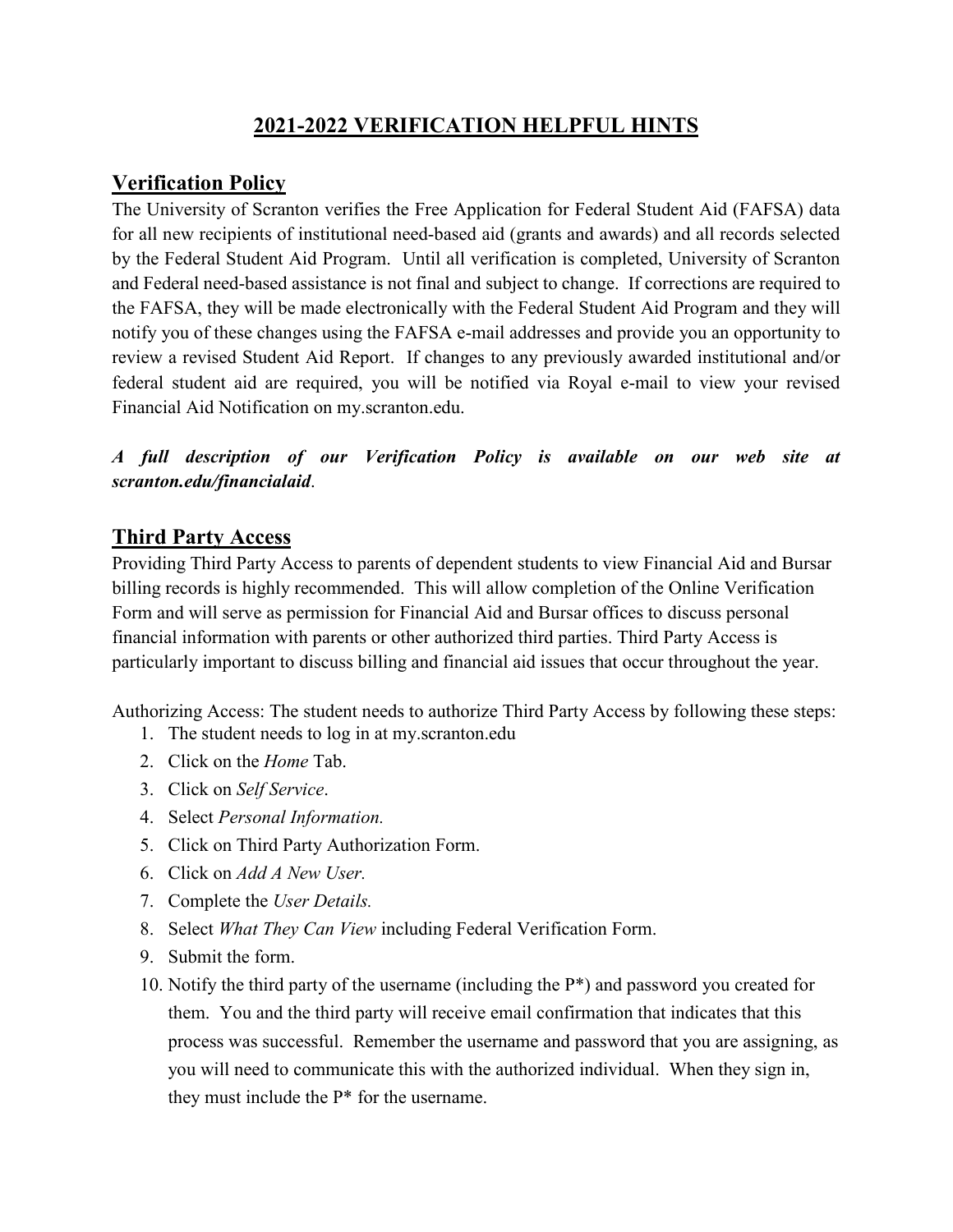# **Financial Aid Online Verification Form (if required)**

The University of Scranton's Verification Form is an online form.

- Log in at my.scranton.edu
- Select Home Tab
- Self Service
- Student Services & Financial Aid
- Financial Aid
- Select 2021-2022 Federal Verification Form
- Complete Online Verification Form as directed

The form can be accessed by all students through my.scranton.edu. Students and/or parents of dependent students are required to answer questions to verify the information provided on the FAFSA. All new recipients of University of Scranton need-based grants, as well as all applicants selected by the Federal Student Aid Program for federal verification, must complete all presented sections of the Online Verification Form. The Online Verification Form must be completed online. However, at a later date if signatures are required you will be notified. Keep a copy for your records.

The following documents may be helpful and should be readily available to complete the Online Verification Form:

- Signed copies of student and parent 2019 federal tax returns with schudeles or IRS return transcript
- Copies of all 2019 W-2(s), if self-employed Schedules C, if farm income Schedule F, and/or if partnership - Schedule K-1 (Form 1065)
- Documents of all federal untaxed income received in 2019

The Online Verification Form will take you step by step through each required section that needs to be completed. At any time, prior to final submission, you may use the "Go Back to Previous Section" to return to a previous section, or exit the Online Form and return to complete at a later date. After completing all required sections, a summary page will display to view all answers provided. You may make corrections at this point or continue to be presented with a final copy that must be printed, signed by student and one parent (if dependent) and mailed or faxed to the Financial Aid Office. Please retain a printed copy for your own records. Please do not send duplicate copies.

#### *Please note that the FAFSA record cannot be verified until a signed copy of the Verification Form and all required documents are submitted to the Financial Aid Office.*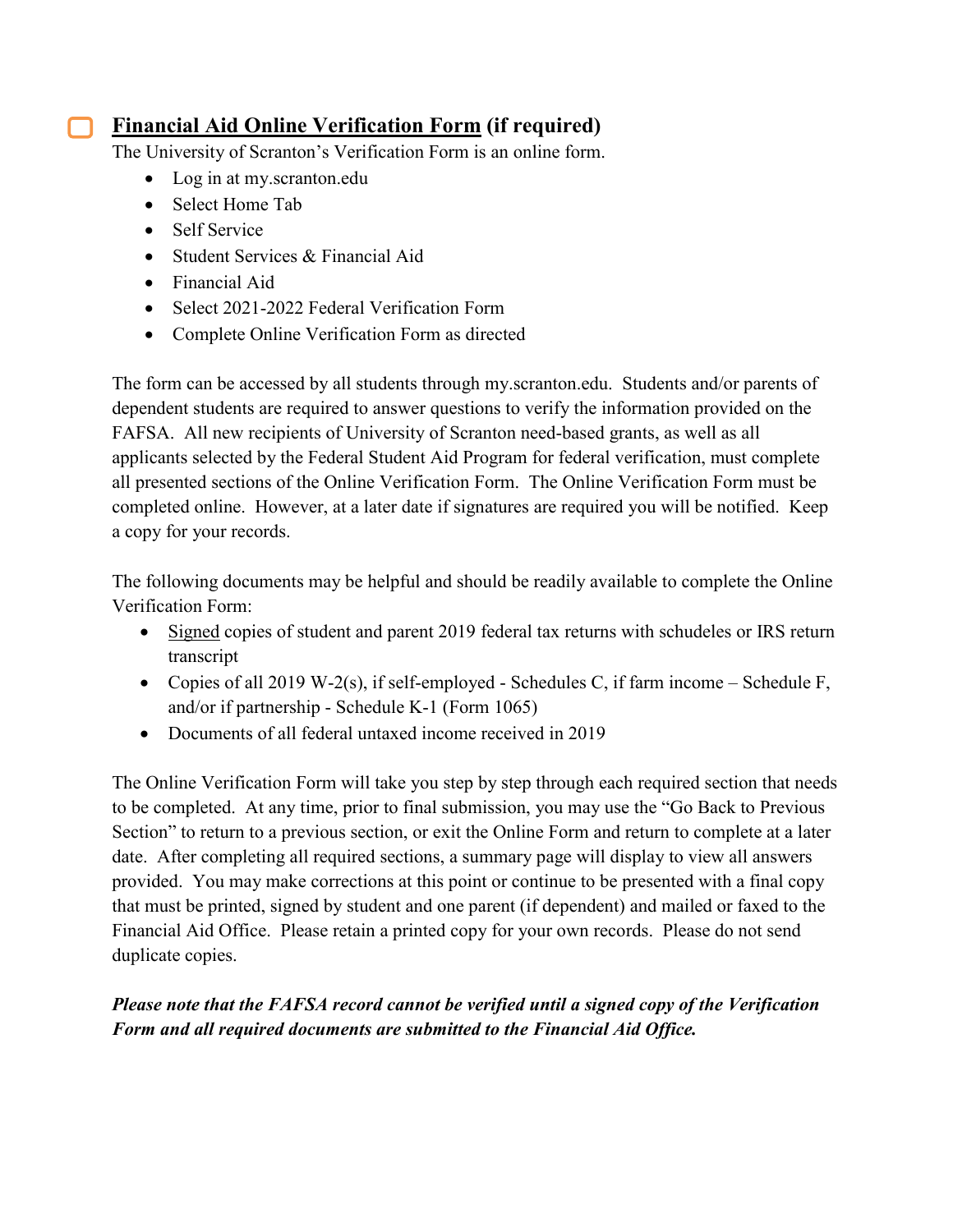# **FAFSA IRS Data Retrieval**

The IRS Data Retrieval Tool allows students and parents to access official IRS tax return information needed to complete the FAFSA and transfer the data directly into the FAFSA **(data will be masked)** from the IRS web site. The tool can be used when initially completing the FAFSA or afterwards when the IRS data is available to transfer. Access to the tool is available by:

- Logging back into your FAFSA at studentaid.gov
- Choose the Returning User Login and choose "Make FAFSA Corrections" to use the IRS Data Retrieval Tool.
- Make sure you follow all the steps until you obtain a confirmation page and number indicating all the FAFSA changes were successfully completed. Print and/or save the Confirmation Page for your records.
- Using the IRS transfer tool will result in a more accurate FAFSA record.

**IMPORTANT NOTE**, only the below filing circumstances would disqualify using the IRS Data Retrieval Tool:

- Filed as Married Filing Separately. *You will need to submit your Federal Tax Return (Signed) or an IRS Return Transcript for each filer and W-2(s).*
- Filed Married Filing Jointly and at the time the FAFSA was filed you were divorced/separated/widowed. *You will need to submit your Federal Tax Return (Signed) or an IRS Return Transcript and W-2(s).*
- You are married and filed Head of Household. *You will need to submit your Federal Tax Return (Signed) or an IRS Return Transcript for each filer and W-2(s).*
- You filed an amended IRS tax return. *You must submit:*
	- o a signed copy of the IRS Form 1040X with the new 1040 that was filed and
	- o a return transcript (which does not have to be signed).
- A special condition form was completed and submitted to the Financial Aid Office. *You will need to submit your Federal Tax Return or an IRS Return Transcript and W-2(s).*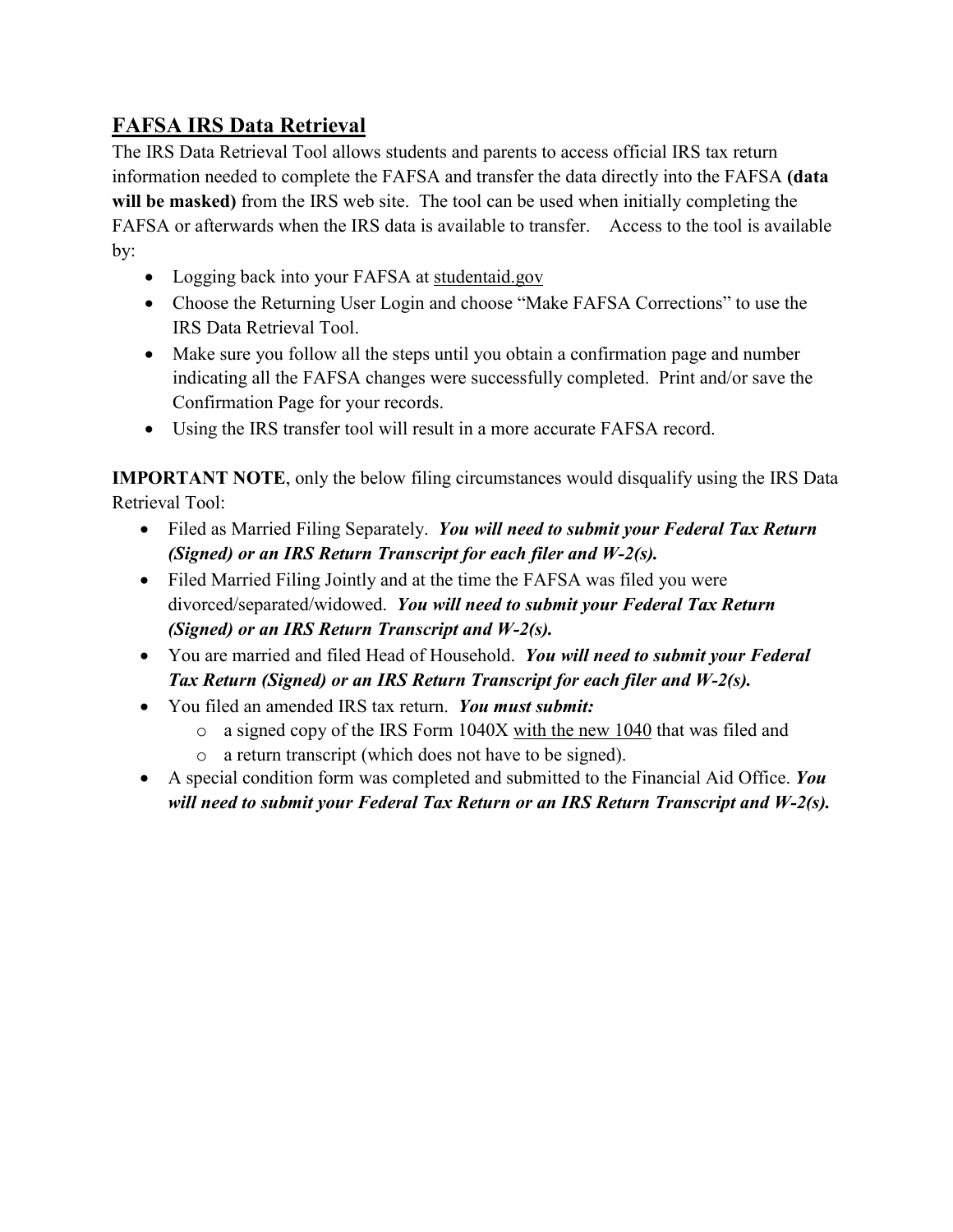### **Federal Tax Returns or Federal IRS Return Transcript (if required)**

Signed copies of your 2019 Federal Tax Returns **OR**

Obtain a copy of your IRS Return Transcript, go to:

- [www.IRS.gov](http://www.irs.gov/)
- Click "Get Your Tax Record" or call 1-800-908-9946
- Choose "Get Transcript Online" or "Get Transcript by Mail" (follow IRS process) You will need taxpayer's Social Security Number, date of birth, and the exact address on file with the IRS; reference your copy of 2019 IRS tax return (must provide first name on the tax return). After filing your tax return with the IRS, please know that it takes about two weeks for electronic filers and six weeks for paper filers to obtain the IRS Tax Return Transcript.

*Important Note: If the student or parent, filed or will file, an amended 2019 Federal Tax Return, a signed copy of amended return must be submitted with all supporting documents and a copy of the original Return Transcript.*

# **Household Size Form (if required)**

Household size form will be a part of the Online Verification Form when the number of exemptions on the FAFSA does not match the tax data and/or the FAFSA indicates more than one in college.



# **Untaxed Income Worksheet, UNTAXW (if required)**

An Untaxed Income Worksheet will be a part of the Online Verification Form when low or no income is listed on the FAFSA for the parent(s). It is used to determine if there is any untaxed income which helps to provide for daily expenses of the household.

# **W-2(s) and/or Business Income Request (if required)**

**W-2(s):** All parent 2019 W-2(s) must be submitted.

**Business Income:** If business income is reported, submit Tax Schedules C if self-employed, Schedule F if farm income, and Schedule K-1 (Form 1065) if partnership.

# **Parent Non-Tax Filer (if required)**

Parent(s) must obtain a letter from IRS stating you did not file a tax return for calendar year 2019. You may request letter by completing [Form IRS 4506-T.](https://www.irs.gov/pub/irs-pdf/f4506t.pdf) If married or unmarried/living together, both parents must request letter separately.